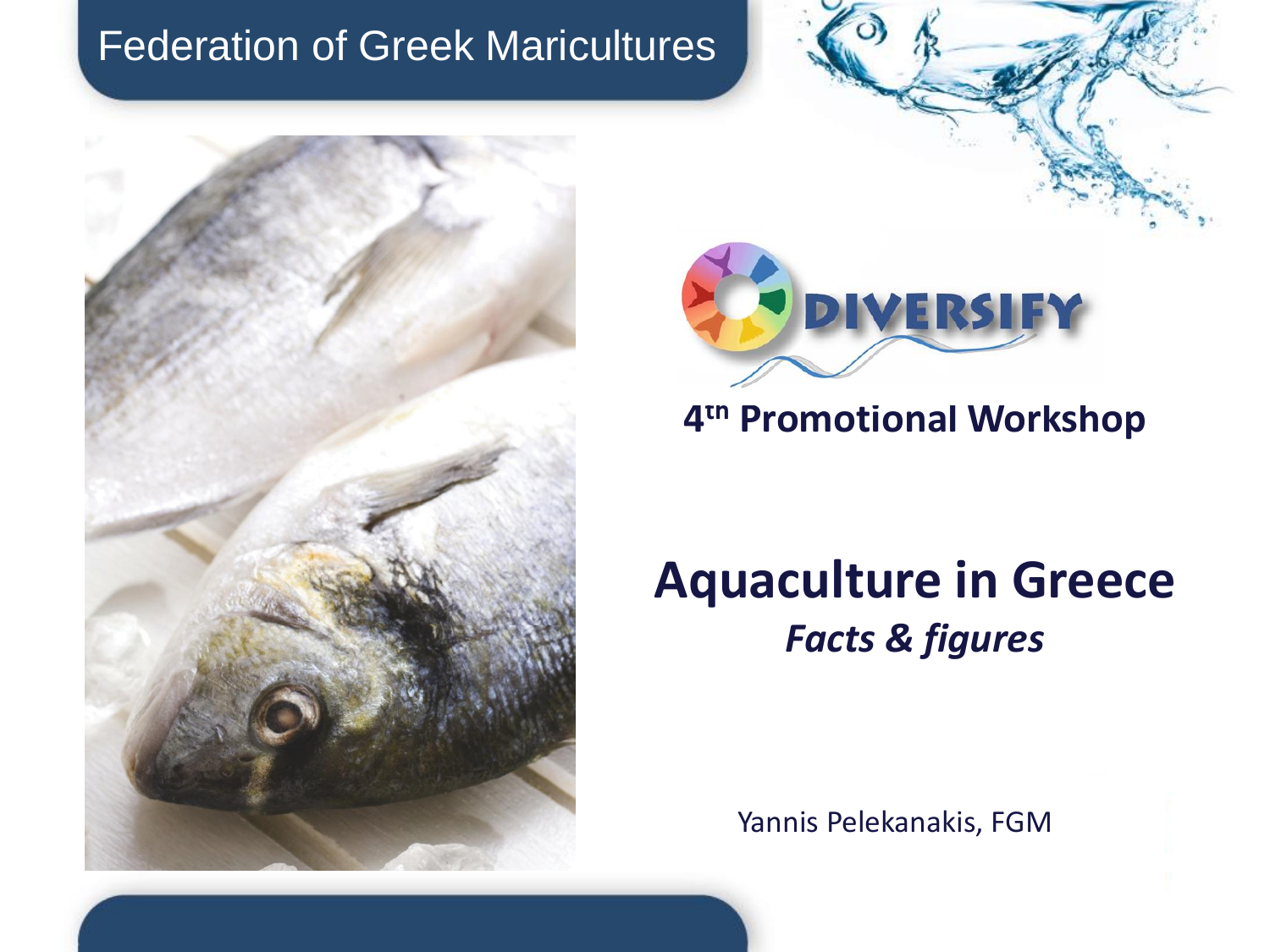#### **Country profile: Seafood harvested in Greece**



Seafood supply in Greece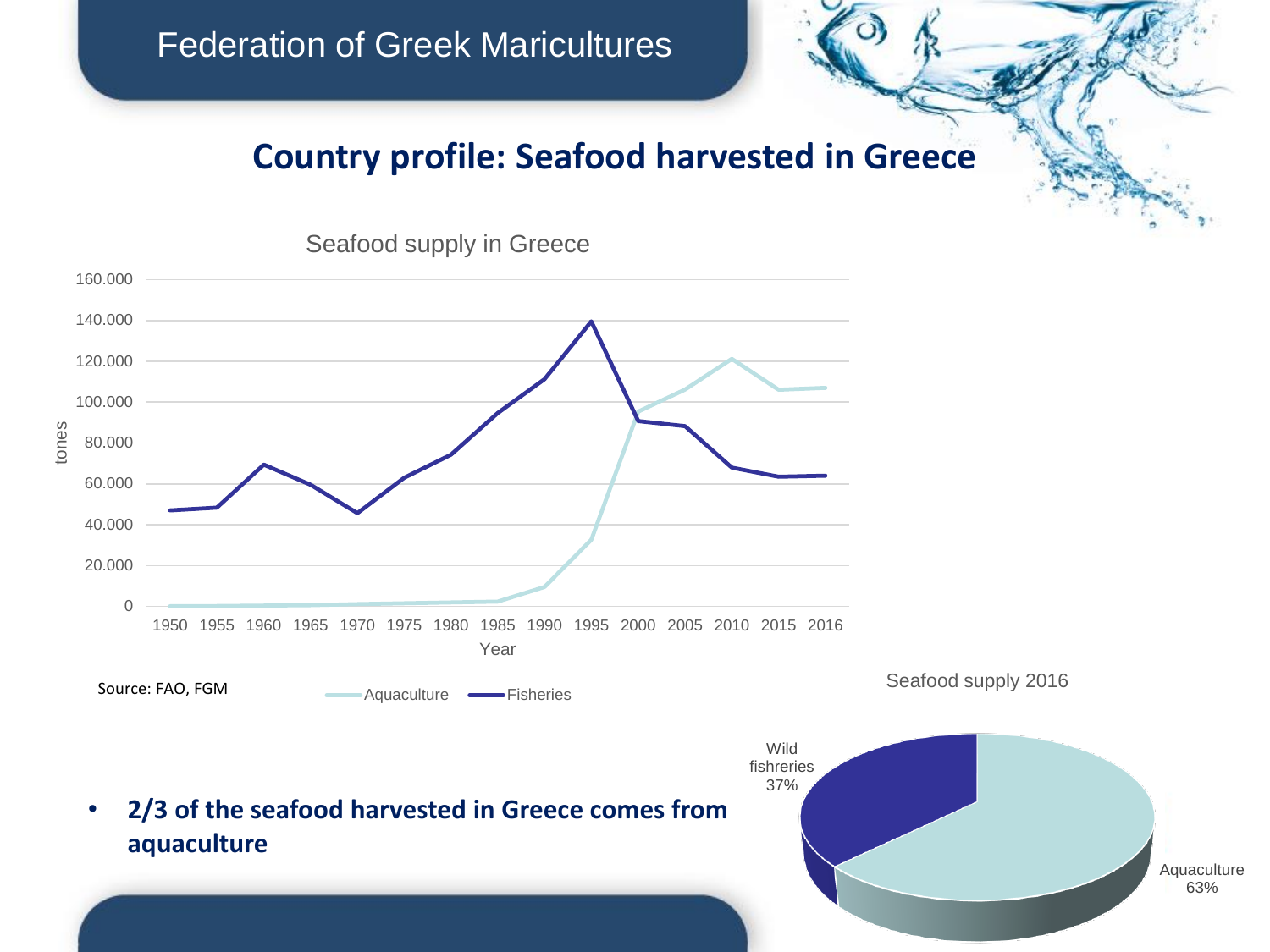### **Country profile: aquaculture production**

| <b>Country Profile 2016</b> |                |              |                             |
|-----------------------------|----------------|--------------|-----------------------------|
|                             | <b>Farms</b>   | <b>Tones</b> | Sales (million $\epsilon$ ) |
| <b>Fresh water</b>          |                |              |                             |
| Trout                       | 60             | 1.800        | 5,67                        |
| Carp                        | $\overline{7}$ | 14           | 0,03                        |
| Salmon                      | $\overline{2}$ | 0            | 0,00                        |
| European eels               | $\overline{4}$ | 271          | 2,38                        |
| Other                       | 11             | 70           | 1,06                        |
| <b>Subtotal 1</b>           | 85             | 2.155        | 9.14                        |
| <b>Marine species</b>       |                |              |                             |
| Sea bass & sea bream        | 336            | 112.680      | 609,6                       |
| <b>Mussels</b>              | 585            | 18.510       | 6.89                        |
| <b>Subtotal 2</b>           | 911            | 131.190      | 616,49                      |
| Inland (non-fed)            | 72             | 720          | 2,67                        |
| <b>Subtotal 3</b>           | 72             | 720          | 2,67                        |
| <b>Grand total</b>          | 1.068          | 134.065      | 628,30                      |

Source: Minagric, FGM

Spatial distribution





 $\triangleright$  Fish farming is the most important aquaculture activity **representing 86% of the volume** and **99% of the value** of total aquaculture production in Greece.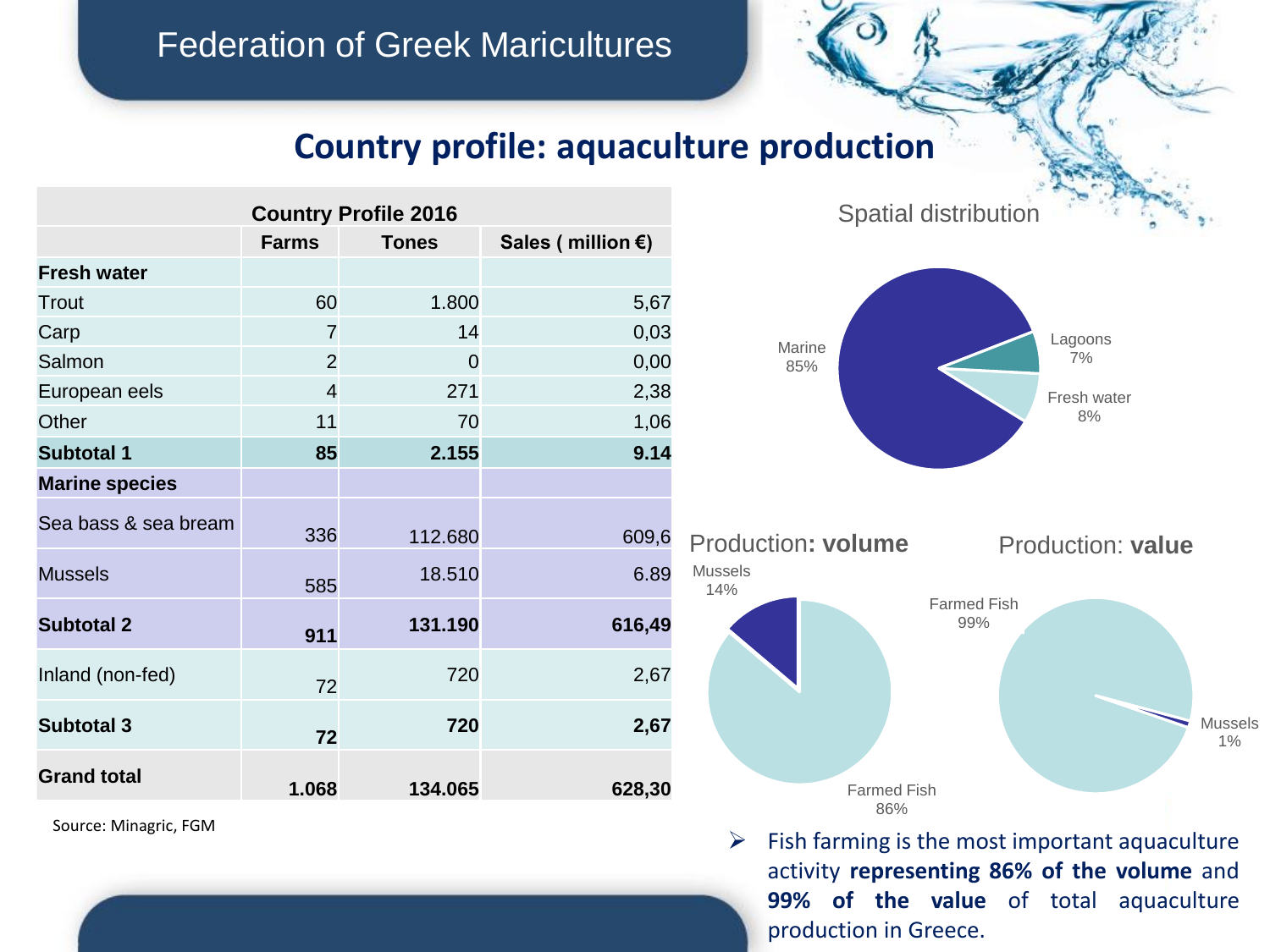### **Country profile: fish farming**



Surce: Minagric, FGM

- ➢ **Marine fish farming** holds a dominant position representing 98% of the volume & value of farmed fish in Greece
- $\triangleright$  Greece ranks 2<sup>nd</sup> in terms of volume and value among the EU-28 in fish farming (following the UK)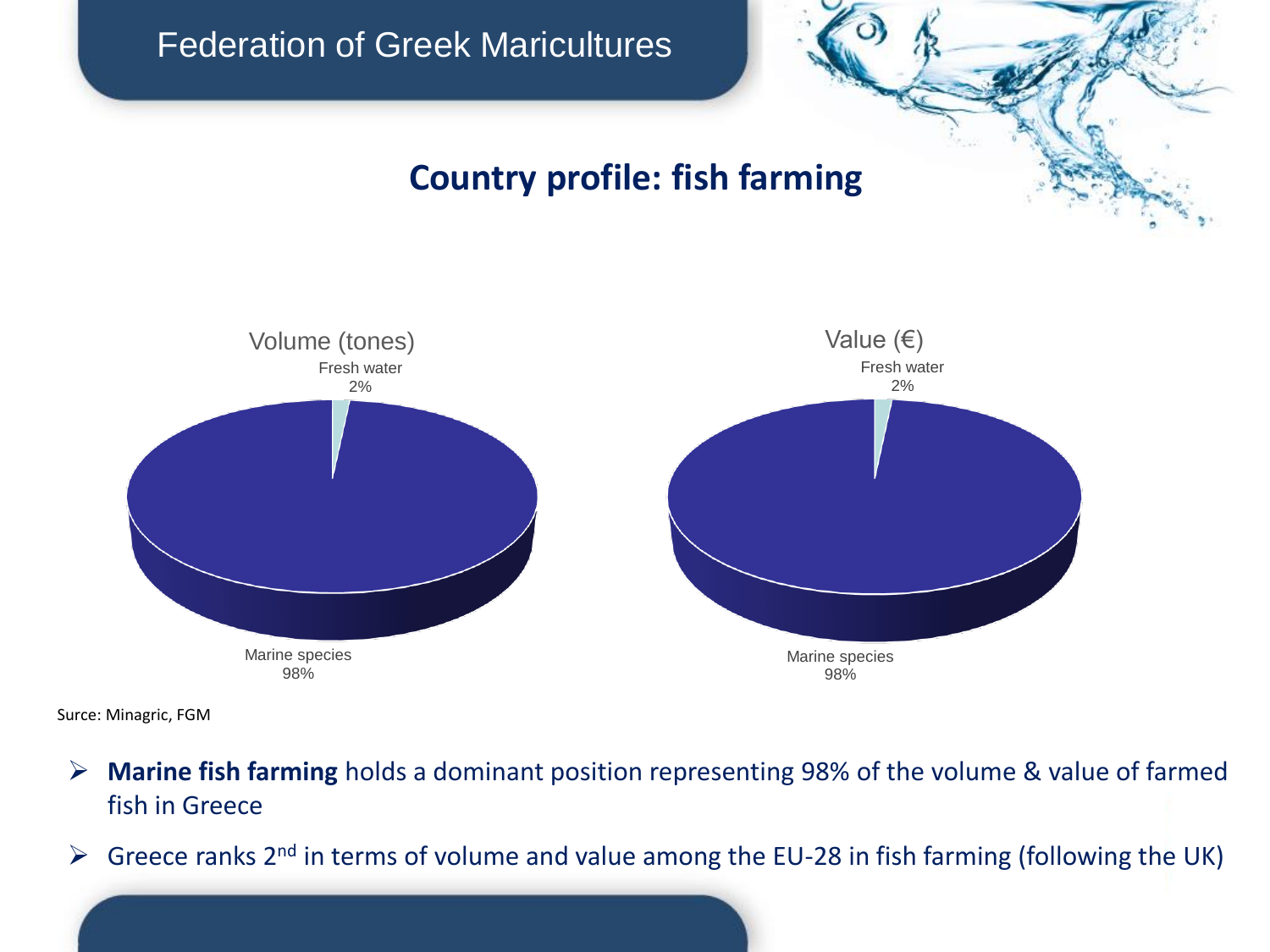## **country profile: marine fish farming**

- 36 years of experience
- 110,000T of production
- Non-organic & organic
- Delivered to 32 countries
- 450 million meals annually
- Food supply Social cohesion Economic contribution
- 63 companies
- Based in the Ionian and Aegean sea
- 12.000 employees in total
- €0,61 bn production value
- €0,5 bn exports value
- Ranks 1st in Greek livestock exports

5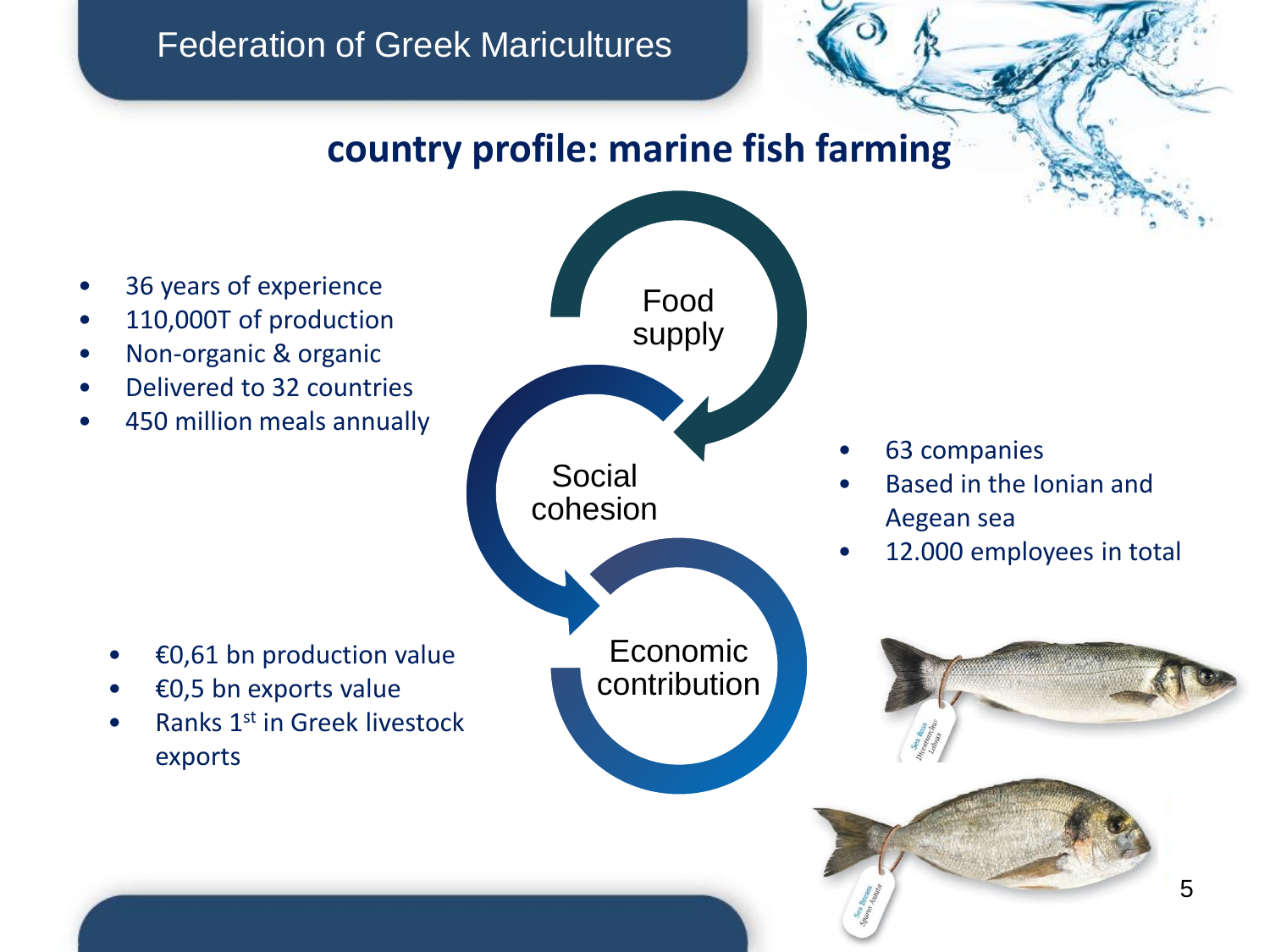#### **Marine fish farming: Spatial distribution & employment**

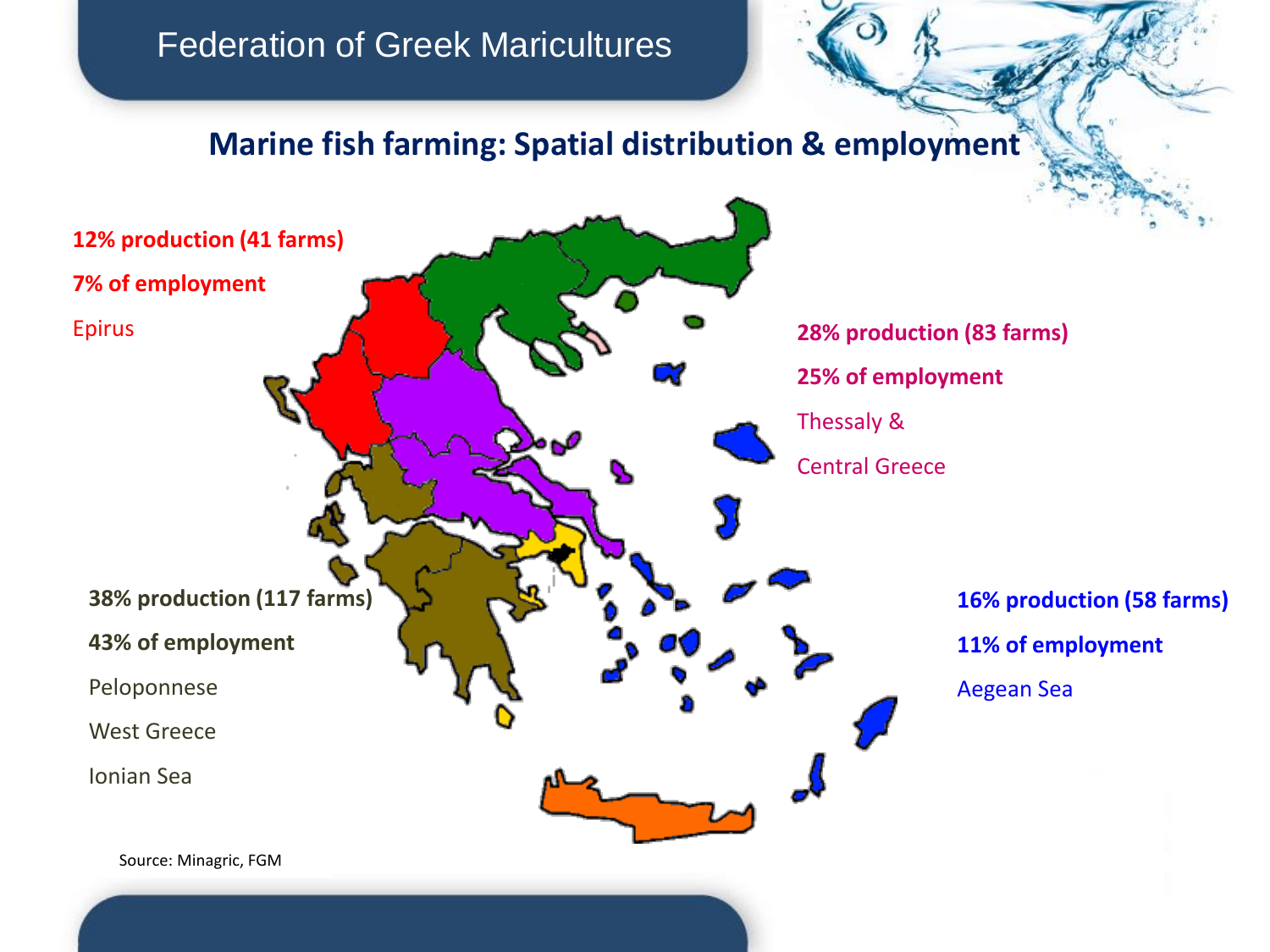#### **Supply of sea bass & sea bream**



**Greece 2017: 63% of EU supply, 29% of global supply**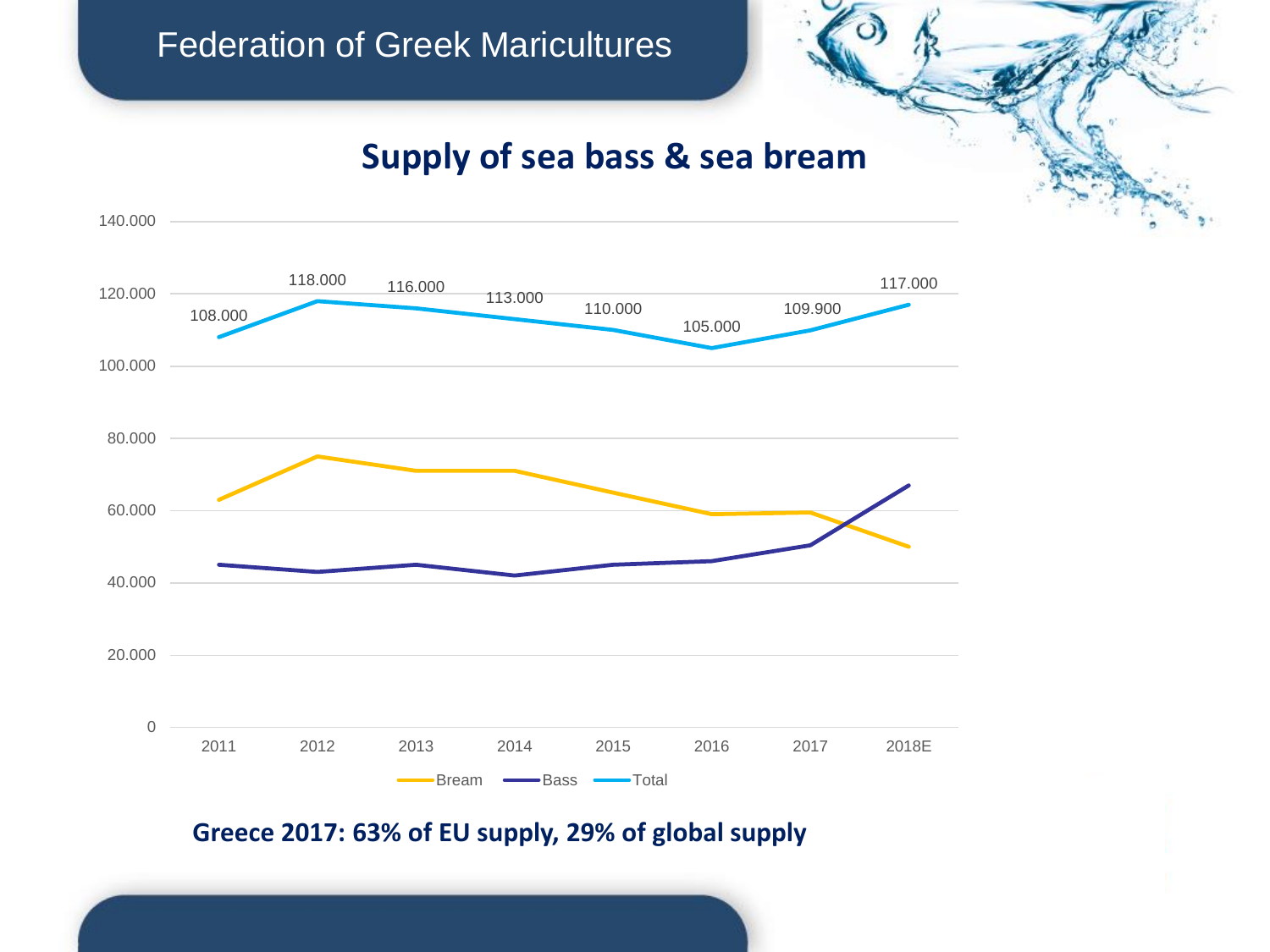#### **Marine fish farming: «new species» and organic farming**

- 3% of Mediterranean fish farming
- Better market conditions



- Organic production stands for 0,7% of total bass and bream production
- Limited market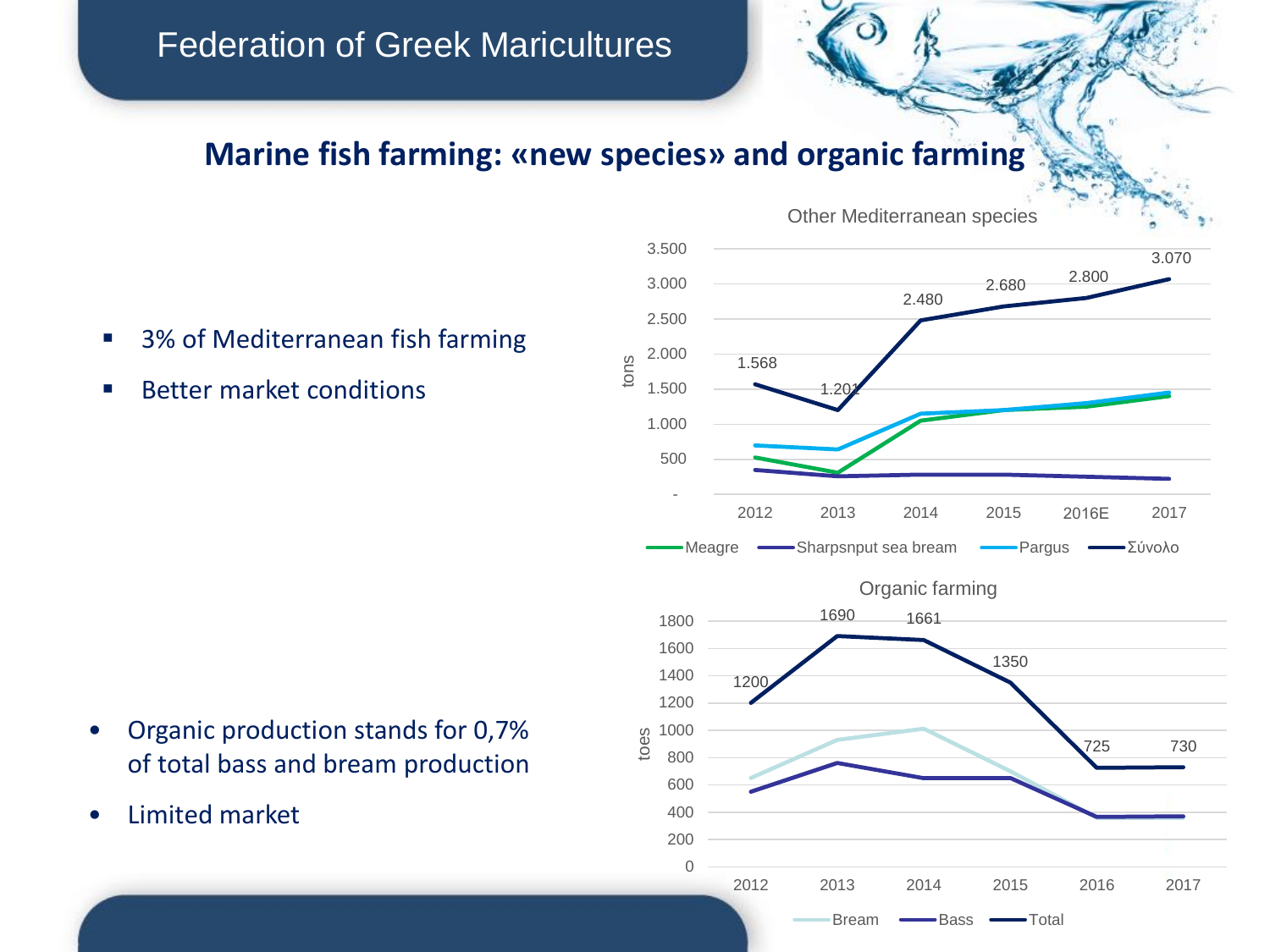#### **Supply of sea bass & sea bream**

#### Market sales



- $\checkmark$  Domestic market stands for 20% of the total supply
- $\checkmark$  Approx. 80% of the production is exported
- $\checkmark$  95% of exports are shipped in Europe
- $\checkmark$  Shipped to over 34 countries to Europe, USA, Canada, Asia, Middle East etc.

#### **Exports**

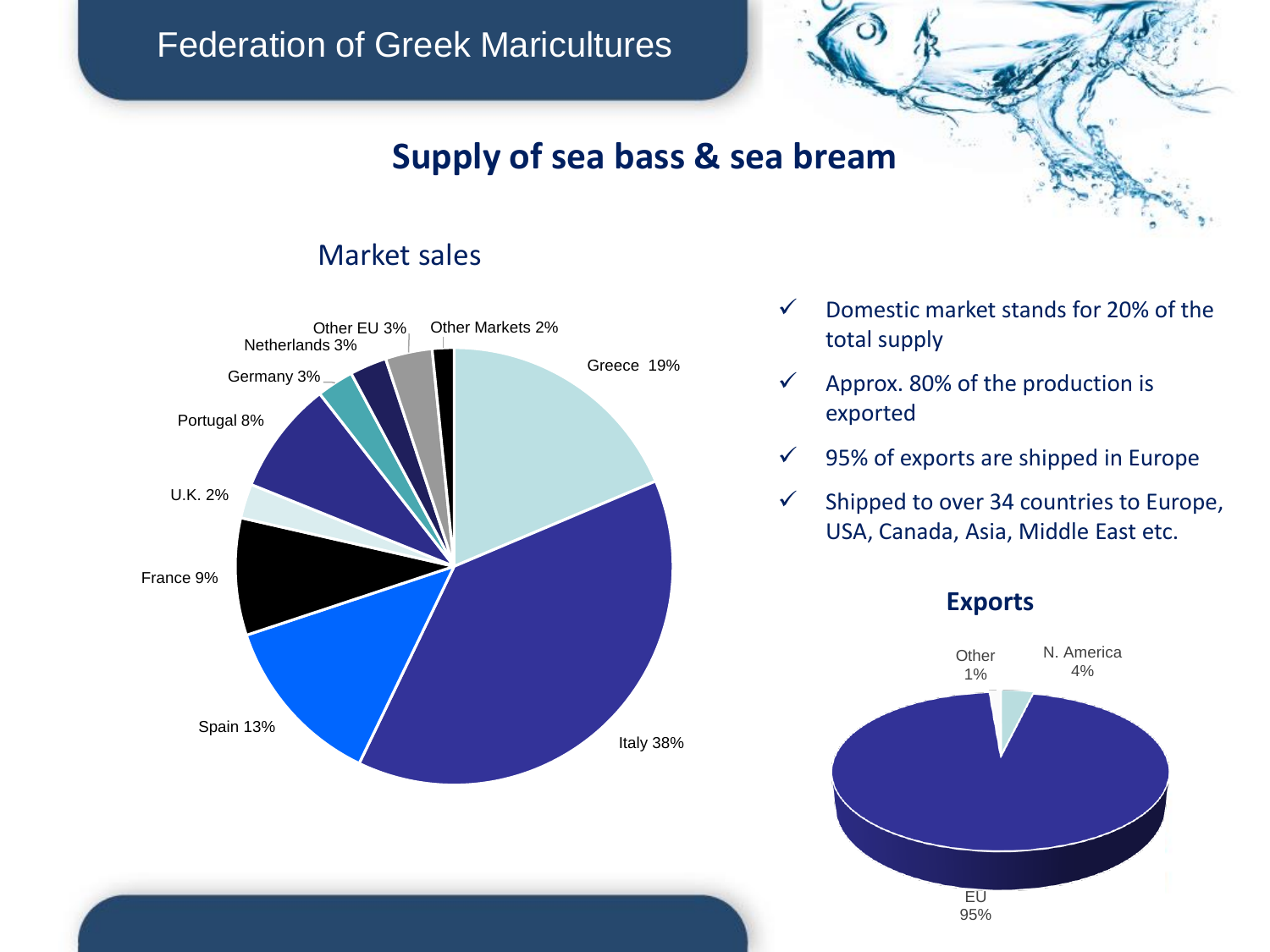

### **Producers Organization**

- Newly recognized PO
- 21 producers, 80% of bass and bream production



■ Main objective the implementation of marketing campaigns based on a brand name